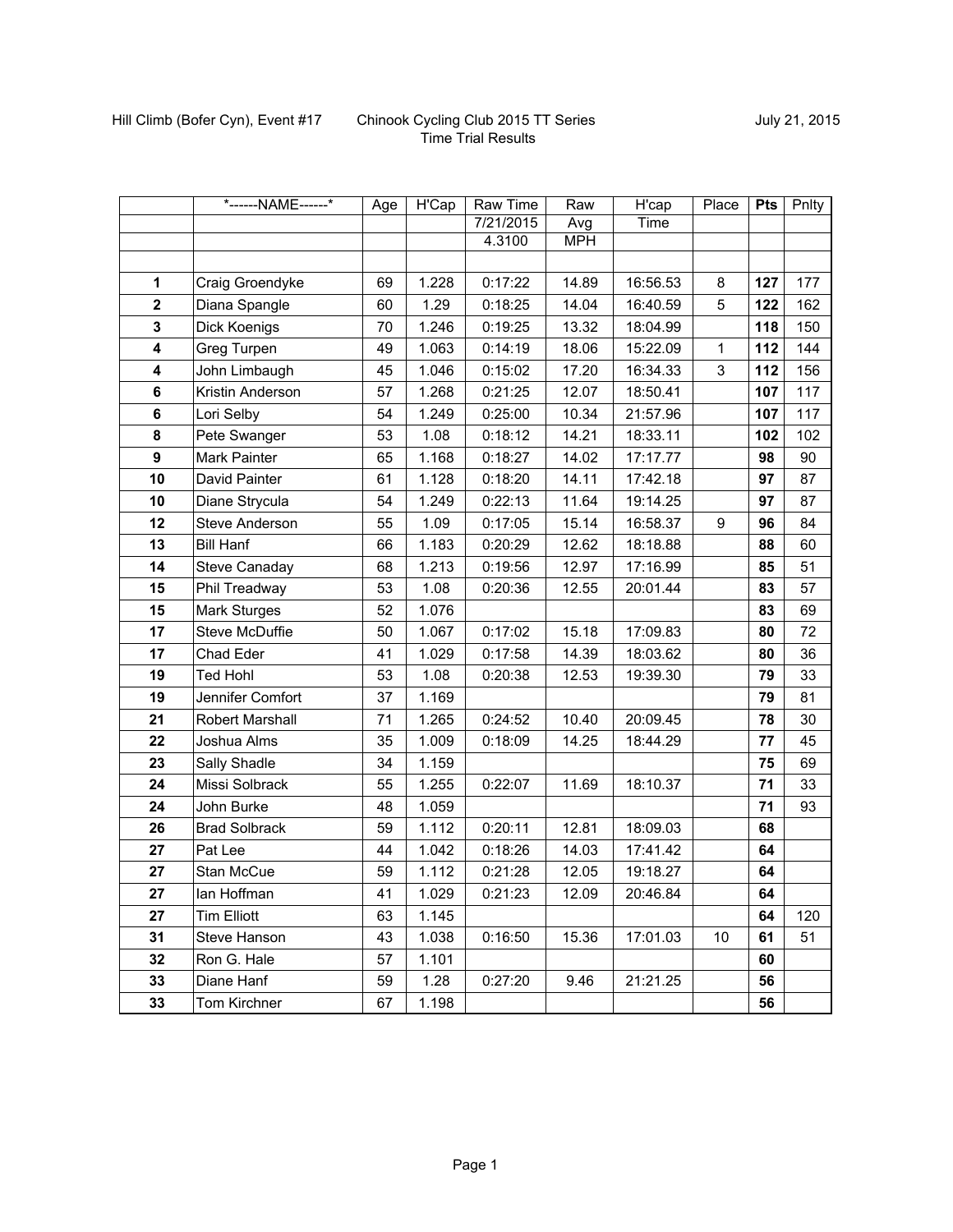| 35 | Dave Fischer           | 65 | 1.168       |         |       |          |                | 54 | 18 |
|----|------------------------|----|-------------|---------|-------|----------|----------------|----|----|
| 36 | Mark McLean            | 60 | 1.12        | 0:16:40 | 15.52 | 15:52.86 | $\overline{2}$ | 53 | 87 |
| 36 | Evelyn Painter         | 86 | 1.999       |         |       |          |                | 53 | 63 |
| 36 | <b>Summer Sturges</b>  | 19 | 1.143       |         |       |          |                | 53 | 15 |
| 39 | <b>Brad Atencio</b>    | 51 | 1.071       | 0:24:14 | 10.67 | 22:37.61 |                | 52 |    |
| 40 | Alexis Atencio         | 15 | 1.223       |         |       |          |                | 44 |    |
| 40 | <b>Richard Grondin</b> | 57 | 1.101       |         |       |          |                | 44 |    |
| 42 | Darrel Brown           | 35 | 1.009       | 0:16:54 | 15.30 | 16:50.96 | $\overline{7}$ | 42 | 18 |
| 42 | Anne Farawila          | 40 | 1.181       |         |       |          |                | 42 | 18 |
| 42 | Keyon Maljai           | 34 | 1.006       |         |       |          |                | 42 | 18 |
| 45 | Catiana Coghlan        | 38 | 1.173       |         |       |          |                | 41 | 51 |
| 45 | <b>Aaron Stites</b>    | 39 | 1.021       |         |       |          |                | 41 | 51 |
| 45 | Porter Withers         | 15 | 1.095       |         |       |          |                | 41 | 15 |
| 48 | Scott Sarber           | 46 | 1.05        |         |       |          |                | 40 |    |
| 48 | Carolyn Sturges        | 50 | 1.229       |         |       |          |                | 40 |    |
| 50 | Philip Nelson          | 43 | 1.038       |         |       |          |                | 38 | 6  |
| 51 | <b>Brian Schur</b>     | 42 | 1.033       | 0:17:14 | 15.01 | 16:40.97 | 6              | 37 | 15 |
| 52 | Paul Meier             | 62 | 1.137       | 0:23:33 | 10.98 | 20:42.74 |                | 36 |    |
| 52 | <b>Jack Elliott</b>    | 14 | 1.145       |         |       |          |                | 36 |    |
| 52 | Mike Larche            | 26 | 1           |         |       |          |                | 36 |    |
| 52 | <b>Barry Nichols</b>   | 42 | 1.033       |         |       |          |                | 36 |    |
| 52 | Leah Swanger           | 50 | 1.229       |         |       |          |                | 36 |    |
| 57 | Robert Bartol          | 47 | 1.054       |         |       |          |                | 32 | 24 |
| 58 | <b>Becky Bechtold</b>  | 70 | 1.436       |         |       |          |                | 28 |    |
| 58 | Deborah Burke          | 45 | 1.205       |         |       |          |                | 28 | 24 |
| 58 | <b>Bill Pofahl</b>     | 64 | 1.154       |         |       |          |                | 28 |    |
| 61 | John MacArthur         | 51 | 1.071       |         |       |          |                | 27 | 9  |
| 62 | George Fraga           | 54 | 1.084       |         |       |          |                | 24 | 18 |
| 62 | Chris Johnson          | 39 | 1.021       |         |       |          |                | 24 |    |
| 62 | Morgan Larche          | 25 | 1.143       |         |       |          |                | 24 |    |
| 62 | Andy Streibeck         | 26 | $\mathbf 1$ |         |       |          |                | 24 | 24 |
| 66 | Linda McLean           | 59 | 1.28        | 0:21:15 | 12.17 | 16:36.09 | 4              | 23 | 21 |
| 67 | Shari Elliott          | 47 | 1.214       |         |       |          |                | 20 |    |
| 67 | Navindra Gunawardena   | 33 | 1.003       |         |       |          |                | 20 |    |
| 67 | Jon Page               | 53 | 1.08        |         |       |          |                | 20 |    |
| 70 | Ken Call               | 49 | 1.063       |         |       |          |                | 16 | 24 |
| 70 | Florence Kirchner      | 68 | 1.397       |         |       |          |                | 16 |    |
| 70 | <b>Michael Mealer</b>  | 35 | 1.009       |         |       |          |                | 16 |    |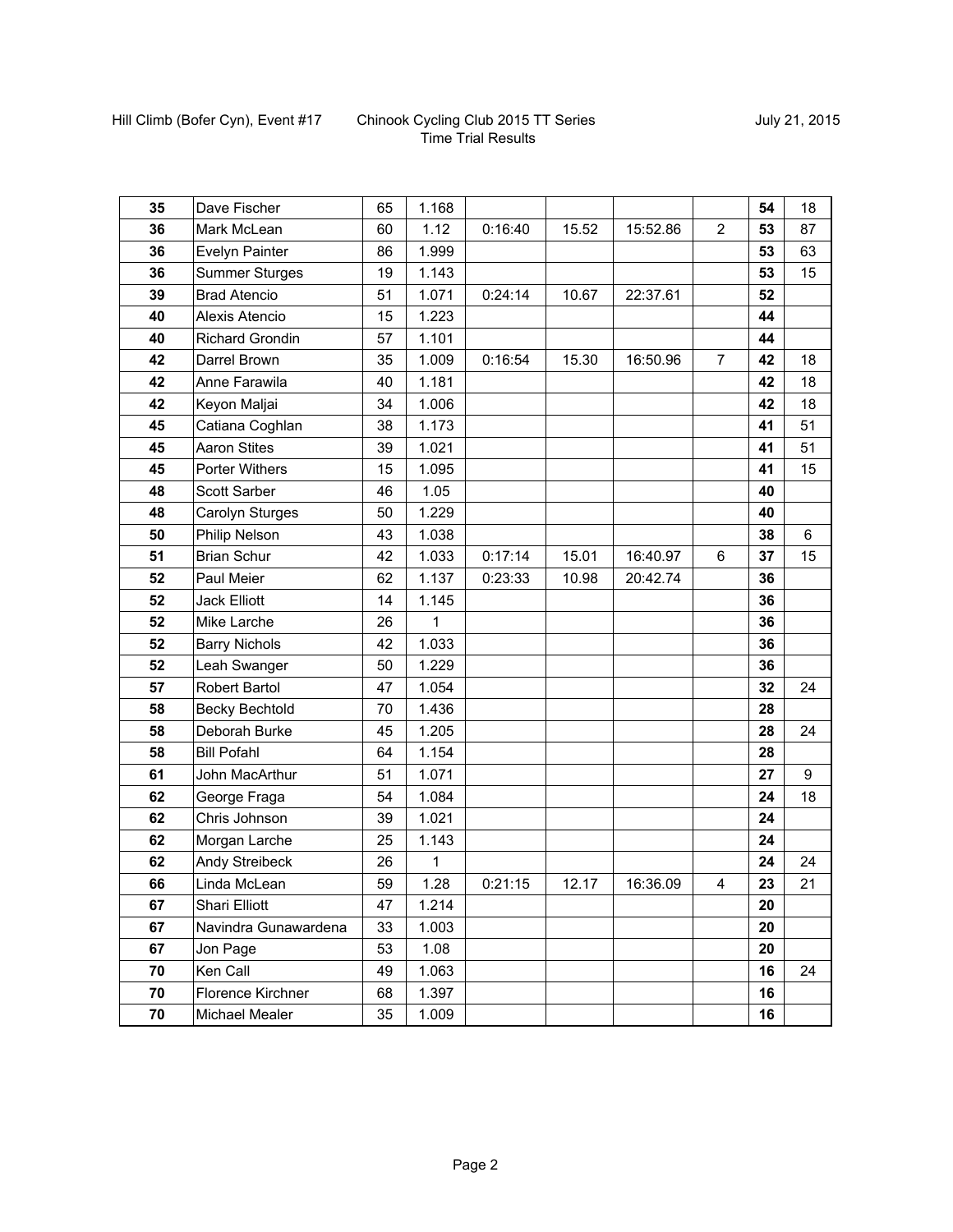| 70 | <b>April Ottey</b>  | 49 | 1.224       |  | 16      |   |
|----|---------------------|----|-------------|--|---------|---|
| 70 | Tom Owen            | 59 | 1.112       |  | 16      |   |
| 70 | <b>Wendy Owen</b>   | 56 | 1.261       |  | 16      |   |
| 70 | Abigail Withers     | 14 | 1.272       |  | 16      |   |
| 77 | Peter Archambault   | 44 | 1.042       |  | 13      | 3 |
| 78 | Ron D. Hale         | 56 | 1.095       |  | $12 \,$ |   |
| 78 | JimaLee Painter     | 61 | 1.3         |  | 12      |   |
| 78 | Jim Willis          | 45 | 1.046       |  | 12      |   |
| 81 | Lewis Kenworthy     | 58 | 1.106       |  | 8       |   |
| 81 | Porter McMichael    | 18 | 1           |  | 8       |   |
| 81 | Erin Plumb          | 42 | 1.19        |  | 8       |   |
| 81 | <b>Torka Poet</b>   | 49 | 1.224       |  | 8       |   |
| 81 | <b>Lance Stites</b> | 14 | 1.145       |  | 8       |   |
| 81 | Luke Sturges        | 13 | 1.2         |  | 8       |   |
| 81 | Montana Sturges     | 21 | $\mathbf 1$ |  | 8       |   |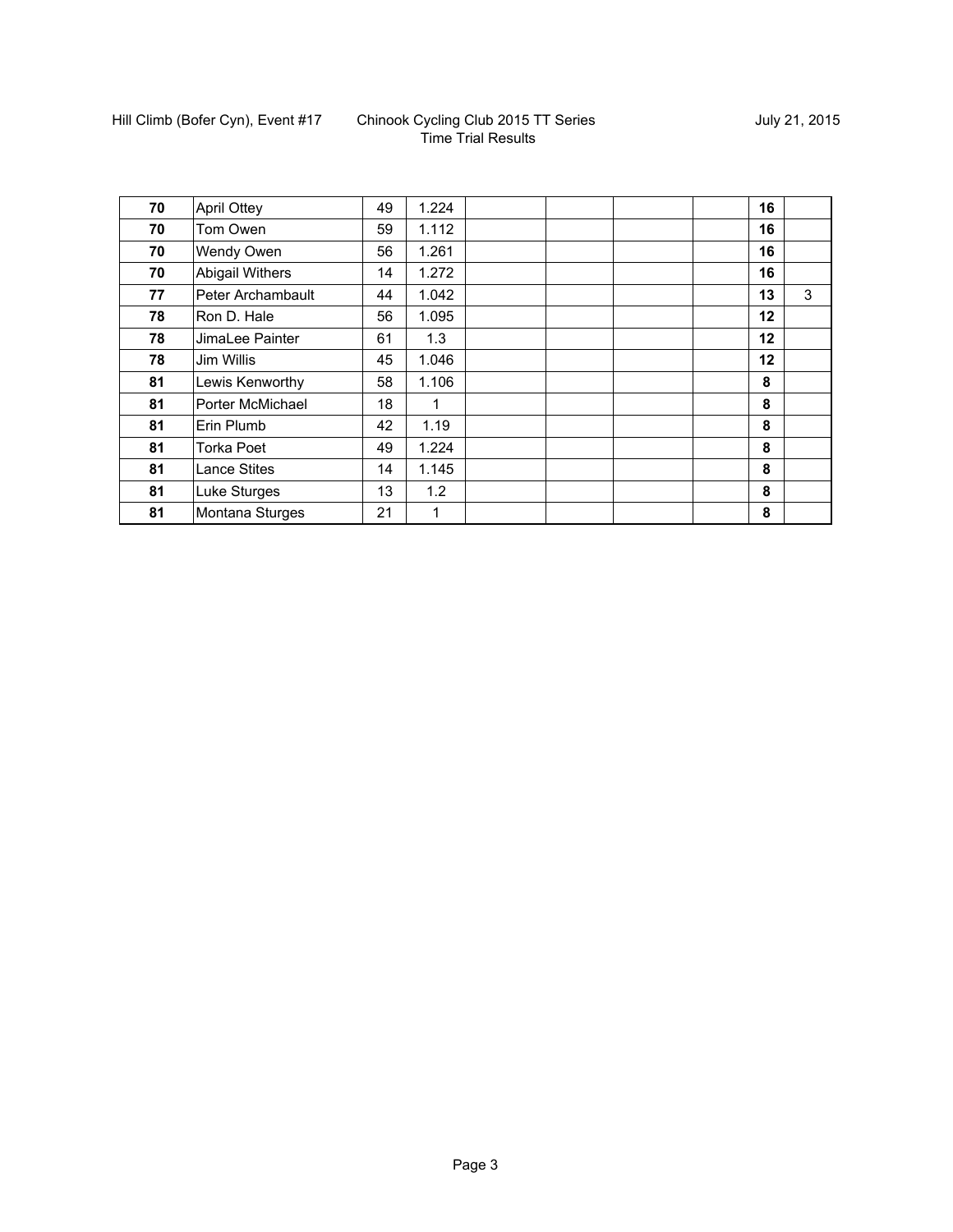| *------NAME------*    | Age | <b>H'Cap</b> | <b>Raw Time</b> | Raw        | H'cap       | Place          | Pts | Pnlty |
|-----------------------|-----|--------------|-----------------|------------|-------------|----------------|-----|-------|
|                       |     |              | 7/21/2015       | Avg        | <b>Time</b> |                |     |       |
|                       |     |              | 4.3100          | <b>MPH</b> |             |                |     |       |
|                       |     |              |                 |            |             |                |     |       |
| Greg Turpen           | 49  | 1.063        | 0:14:19         | 18.06      | 15:22.09    | $\mathbf{1}$   | 112 | 144   |
| Mark McLean           | 60  | 1.12         | 0:16:40         | 15.52      | 15:52.86    | $\overline{2}$ | 53  | 87    |
| John Limbaugh         | 45  | 1.046        | 0:15:02         | 17.20      | 16:34.33    | 3              | 112 | 156   |
| Linda McLean          | 59  | 1.28         | 0:21:15         | 12.17      | 16:36.09    | 4              | 23  | 21    |
| Diana Spangle         | 60  | 1.29         | 0:18:25         | 14.04      | 16:40.59    | 5              | 122 | 162   |
| <b>Brian Schur</b>    | 42  | 1.033        | 0:17:14         | 15.01      | 16:40.97    | 6              | 37  | 15    |
| Darrel Brown          | 35  | 1.009        | 0:16:54         | 15.30      | 16:50.96    | $\overline{7}$ | 42  | 18    |
| Craig Groendyke       | 69  | 1.228        | 0:17:22         | 14.89      | 16:56.53    | 8              | 127 | 177   |
| Steve Anderson        | 55  | 1.09         | 0:17:05         | 15.14      | 16:58.37    | 9              | 96  | 84    |
| Steve Hanson          | 43  | 1.038        | 0:16:50         | 15.36      | 17:01.03    | 10             | 61  | 51    |
| <b>Steve McDuffie</b> | 50  | 1.067        | 0:17:02         | 15.18      | 17:09.83    |                | 80  | 72    |
| Steve Canaday         | 68  | 1.213        | 0:19:56         | 12.97      | 17:16.99    |                | 85  | 51    |
| Mark Painter          | 65  | 1.168        | 0:18:27         | 14.02      | 17:17.77    |                | 98  | 90    |
| Pat Lee               | 44  | 1.042        | 0:18:26         | 14.03      | 17:41.42    |                | 64  |       |
| David Painter         | 61  | 1.128        | 0:18:20         | 14.11      | 17:42.18    |                | 97  | 87    |
| Chad Eder             | 41  | 1.029        | 0:17:58         | 14.39      | 18:03.62    |                | 80  | 36    |
| Dick Koenigs          | 70  | 1.246        | 0:19:25         | 13.32      | 18:04.99    |                | 118 | 150   |
| <b>Brad Solbrack</b>  | 59  | 1.112        | 0:20:11         | 12.81      | 18:09.03    |                | 68  |       |
| Missi Solbrack        | 55  | 1.255        | 0:22:07         | 11.69      | 18:10.37    |                | 71  | 33    |
| <b>Bill Hanf</b>      | 66  | 1.183        | 0:20:29         | 12.62      | 18:18.88    |                | 88  | 60    |
| Pete Swanger          | 53  | 1.08         | 0:18:12         | 14.21      | 18:33.11    |                | 102 | 102   |
| Joshua Alms           | 35  | 1.009        | 0:18:09         | 14.25      | 18:44.29    |                | 77  | 45    |
| Kristin Anderson      | 57  | 1.268        | 0:21:25         | 12.07      | 18:50.41    |                | 107 | 117   |
| Diane Strycula        | 54  | 1.249        | 0:22:13         | 11.64      | 19:14.25    |                | 97  | 87    |
| Stan McCue            | 59  | 1.112        | 0:21:28         | 12.05      | 19:18.27    |                | 64  |       |
| Ted Hohl              | 53  | 1.08         | 0:20:38         | 12.53      | 19:39.30    |                | 79  | 33    |
| Phil Treadway         | 53  | 1.08         | 0:20:36         | 12.55      | 20:01.44    |                | 83  | 57    |
| Robert Marshall       | 71  | 1.265        | 0:24:52         | 10.40      | 20:09.45    |                | 78  | 30    |
| Paul Meier            | 62  | 1.137        | 0:23:33         | 10.98      | 20:42.74    |                | 36  |       |
| lan Hoffman           | 41  | 1.029        | 0:21:23         | 12.09      | 20:46.84    |                | 64  |       |
| Diane Hanf            | 59  | 1.28         | 0:27:20         | 9.46       | 21:21.25    |                | 56  |       |
| Lori Selby            | 54  | 1.249        | 0:25:00         | 10.34      | 21:57.96    |                | 107 | 117   |
| <b>Brad Atencio</b>   | 51  | 1.071        | 0:24:14         | 10.67      | 22:37.61    |                | 52  |       |
| <b>Mark Sturges</b>   | 52  | 1.076        |                 |            |             |                | 83  | 69    |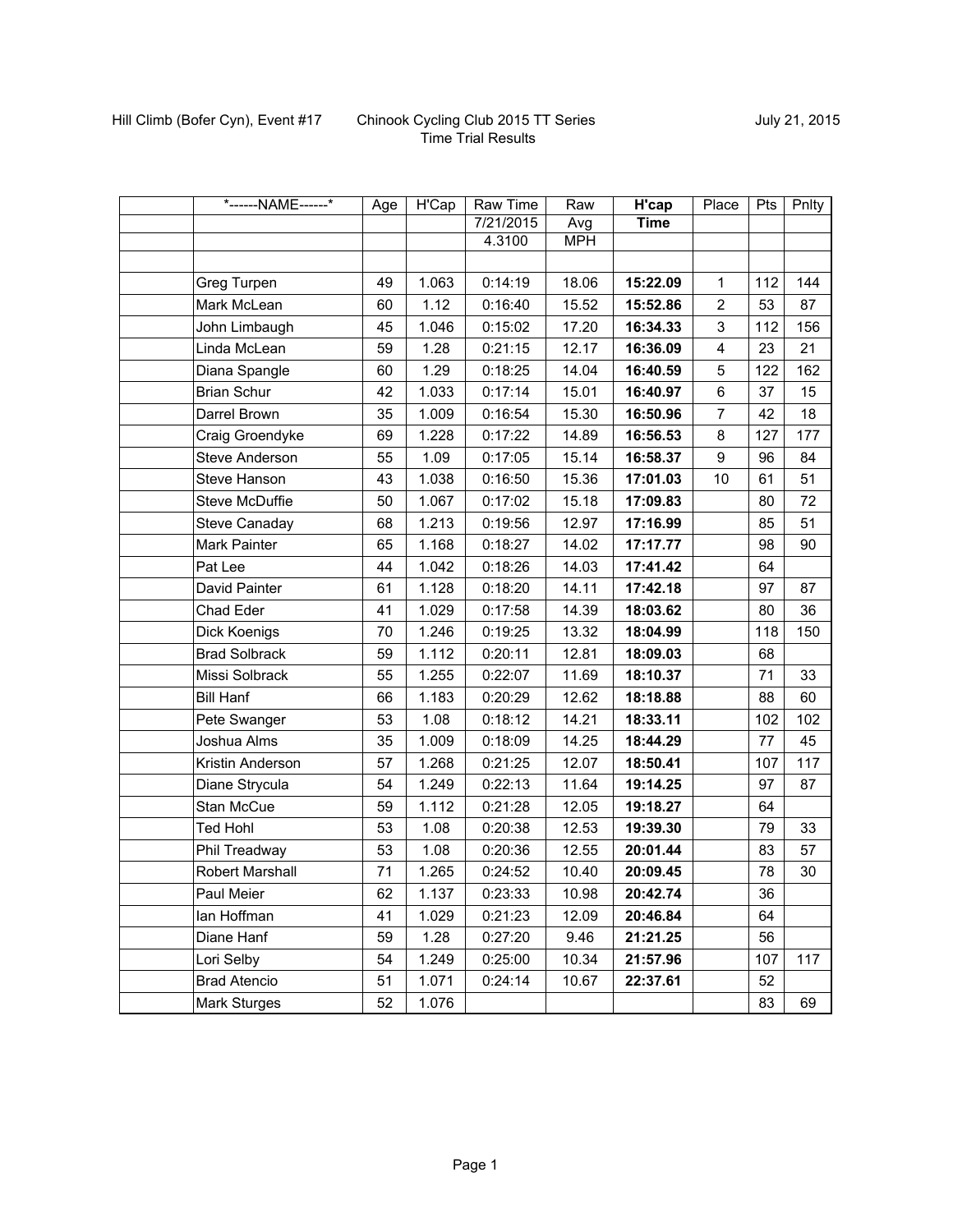| Jennifer Comfort       | 37 | 1.169 |  |  | 79 | 81  |
|------------------------|----|-------|--|--|----|-----|
| Sally Shadle           | 34 | 1.159 |  |  | 75 | 69  |
| John Burke             | 48 | 1.059 |  |  | 71 | 93  |
| <b>Tim Elliott</b>     | 63 | 1.145 |  |  | 64 | 120 |
| Ron G. Hale            | 57 | 1.101 |  |  | 60 |     |
| Tom Kirchner           | 67 | 1.198 |  |  | 56 |     |
| Dave Fischer           | 65 | 1.168 |  |  | 54 | 18  |
| Evelyn Painter         | 86 | 1.999 |  |  | 53 | 63  |
| <b>Summer Sturges</b>  | 19 | 1.143 |  |  | 53 | 15  |
| <b>Alexis Atencio</b>  | 15 | 1.223 |  |  | 44 |     |
| <b>Richard Grondin</b> | 57 | 1.101 |  |  | 44 |     |
| Anne Farawila          | 40 | 1.181 |  |  | 42 | 18  |
| Keyon Maljai           | 34 | 1.006 |  |  | 42 | 18  |
| Catiana Coghlan        | 38 | 1.173 |  |  | 41 | 51  |
| <b>Aaron Stites</b>    | 39 | 1.021 |  |  | 41 | 51  |
| Porter Withers         | 15 | 1.095 |  |  | 41 | 15  |
| Scott Sarber           | 46 | 1.05  |  |  | 40 |     |
| Carolyn Sturges        | 50 | 1.229 |  |  | 40 |     |
| Philip Nelson          | 43 | 1.038 |  |  | 38 | 6   |
| Jack Elliott           | 14 | 1.145 |  |  | 36 |     |
| Mike Larche            | 26 | 1     |  |  | 36 |     |
| <b>Barry Nichols</b>   | 42 | 1.033 |  |  | 36 |     |
| Leah Swanger           | 50 | 1.229 |  |  | 36 |     |
| <b>Robert Bartol</b>   | 47 | 1.054 |  |  | 32 | 24  |
| Becky Bechtold         | 70 | 1.436 |  |  | 28 |     |
| Deborah Burke          | 45 | 1.205 |  |  | 28 | 24  |
| <b>Bill Pofahl</b>     | 64 | 1.154 |  |  | 28 |     |
| John MacArthur         | 51 | 1.071 |  |  | 27 | 9   |
| George Fraga           | 54 | 1.084 |  |  | 24 | 18  |
| Chris Johnson          | 39 | 1.021 |  |  | 24 |     |
| Morgan Larche          | 25 | 1.143 |  |  | 24 |     |
| Andy Streibeck         | 26 | 1     |  |  | 24 | 24  |
| Shari Elliott          | 47 | 1.214 |  |  | 20 |     |
| Navindra Gunawardena   | 33 | 1.003 |  |  | 20 |     |
| Jon Page               | 53 | 1.08  |  |  | 20 |     |
| Ken Call               | 49 | 1.063 |  |  | 16 | 24  |
| Florence Kirchner      | 68 | 1.397 |  |  | 16 |     |
| Michael Mealer         | 35 | 1.009 |  |  | 16 |     |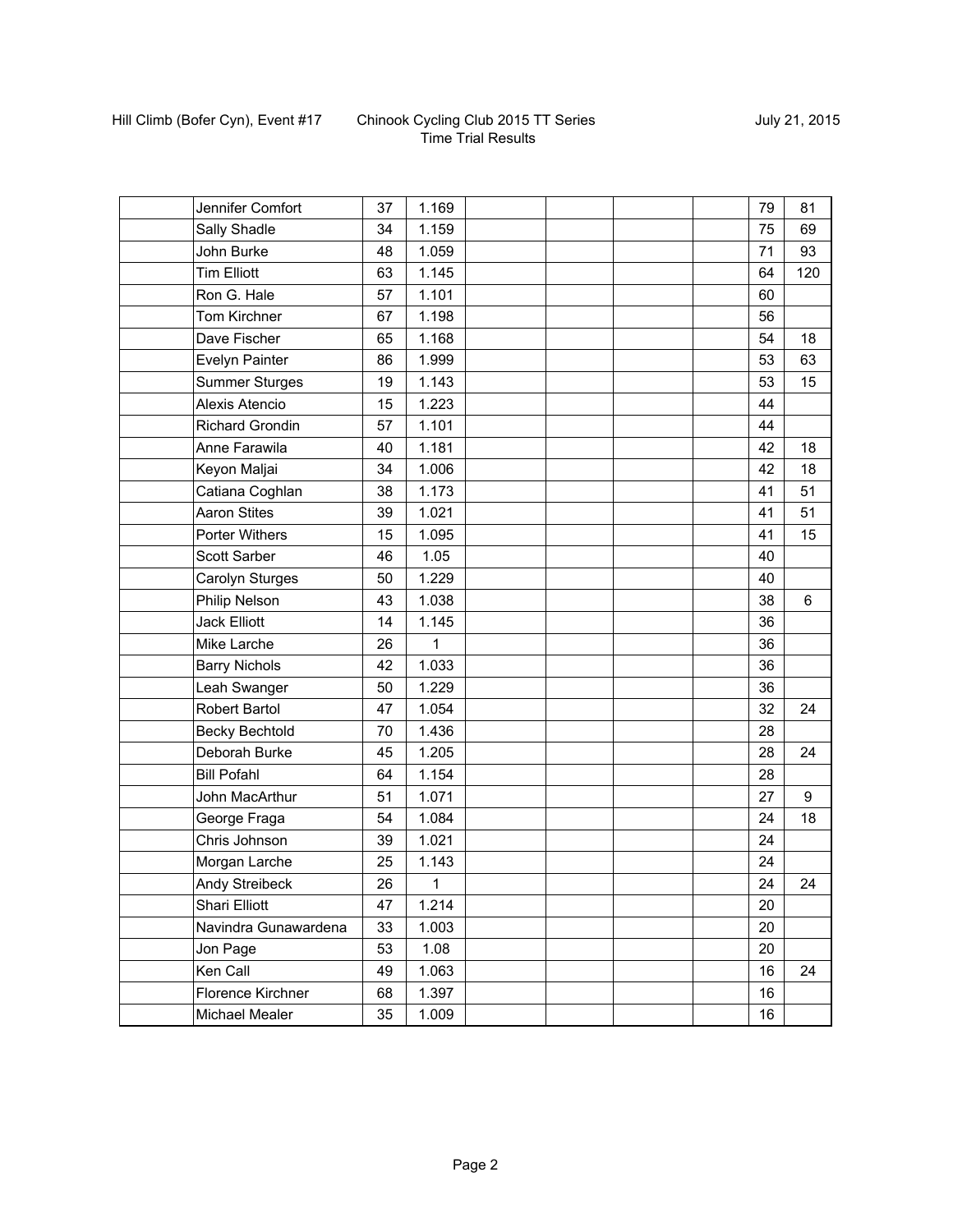| <b>April Ottey</b>     | 49 | 1.224 |  |  | 16 |   |
|------------------------|----|-------|--|--|----|---|
| Tom Owen               | 59 | 1.112 |  |  | 16 |   |
| Wendy Owen             | 56 | 1.261 |  |  | 16 |   |
| <b>Abigail Withers</b> | 14 | 1.272 |  |  | 16 |   |
| Peter Archambault      | 44 | 1.042 |  |  | 13 | 3 |
| Ron D. Hale            | 56 | 1.095 |  |  | 12 |   |
| JimaLee Painter        | 61 | 1.3   |  |  | 12 |   |
| Jim Willis             | 45 | 1.046 |  |  | 12 |   |
| Lewis Kenworthy        | 58 | 1.106 |  |  | 8  |   |
| Porter McMichael       | 18 |       |  |  | 8  |   |
| Erin Plumb             | 42 | 1.19  |  |  | 8  |   |
| <b>Torka Poet</b>      | 49 | 1.224 |  |  | 8  |   |
| <b>Lance Stites</b>    | 14 | 1.145 |  |  | 8  |   |
| Luke Sturges           | 13 | 1.2   |  |  | 8  |   |
| Montana Sturges        | 21 | 1     |  |  | 8  |   |